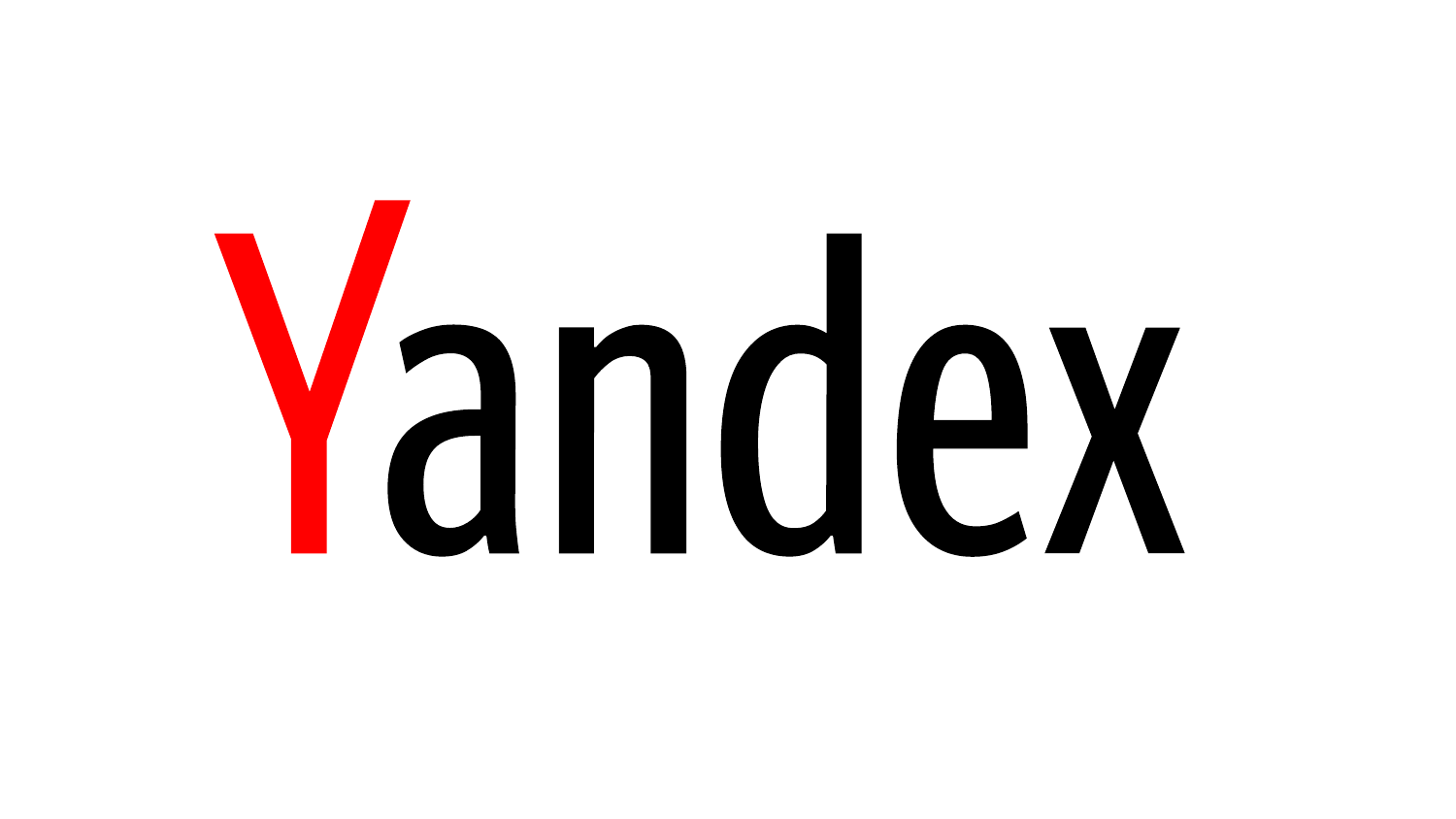

## Запрос EXPLAIN

Николай Кочетов, разработчик ClickHouse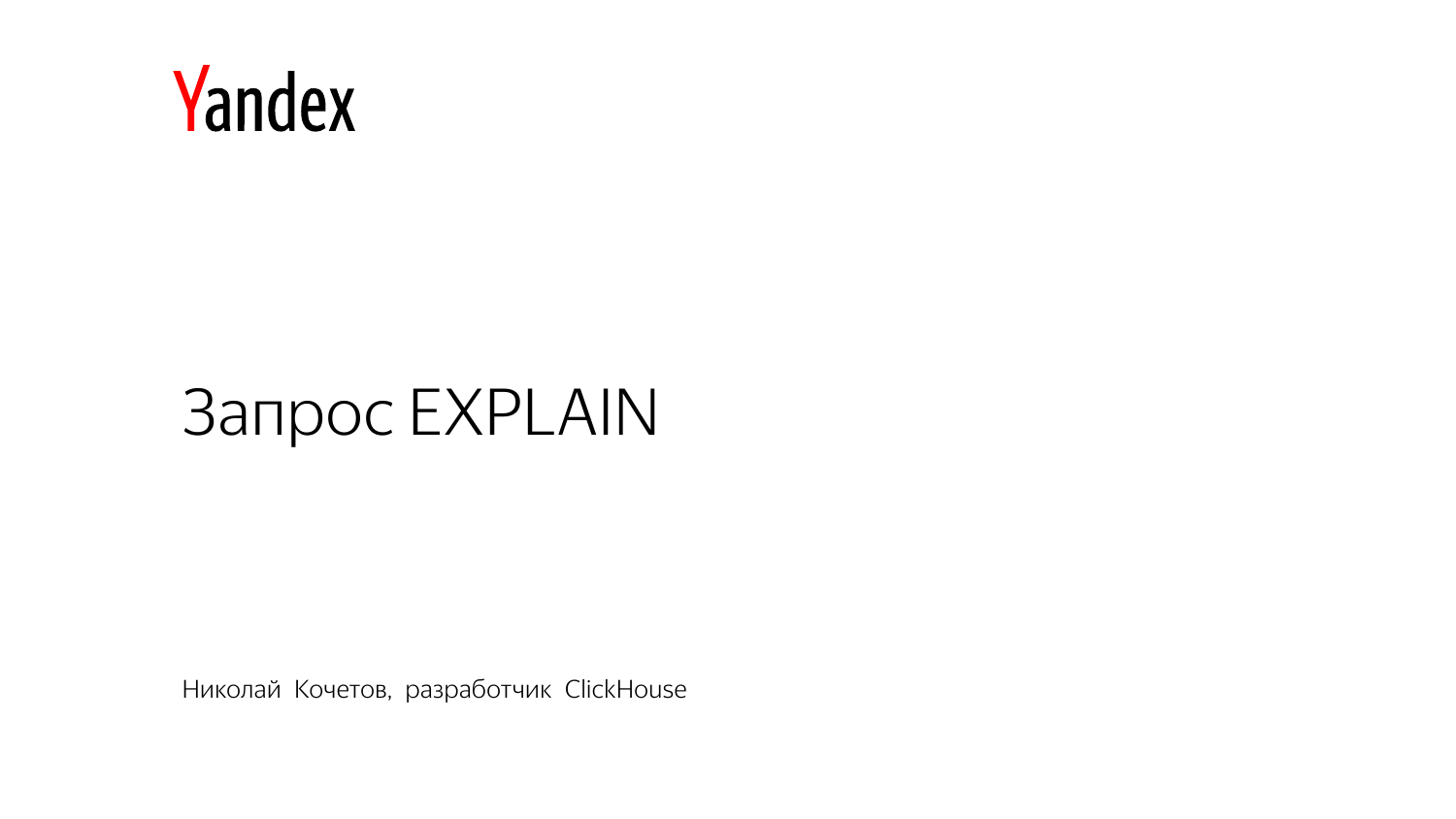#### Лог сервера (до 20.3, или с experimental use processors = 0)

```
<Debug> executeQuery: SELECT sum(number) FROM numbers(10) GROUP BY number % 2
<Debug> executeQuery: Query pipeline:
Expression
Expression
 Aggregating
  Concat
    Expression
    Numbers
```

```
EXPLAIN (20.6+)
```

```
EXPLAIN description = \thetaSELECT sum(number) FROM numbers(10) GROUP BY number % 2
```
Expression Expression Aggregating Expression ReadFromStorage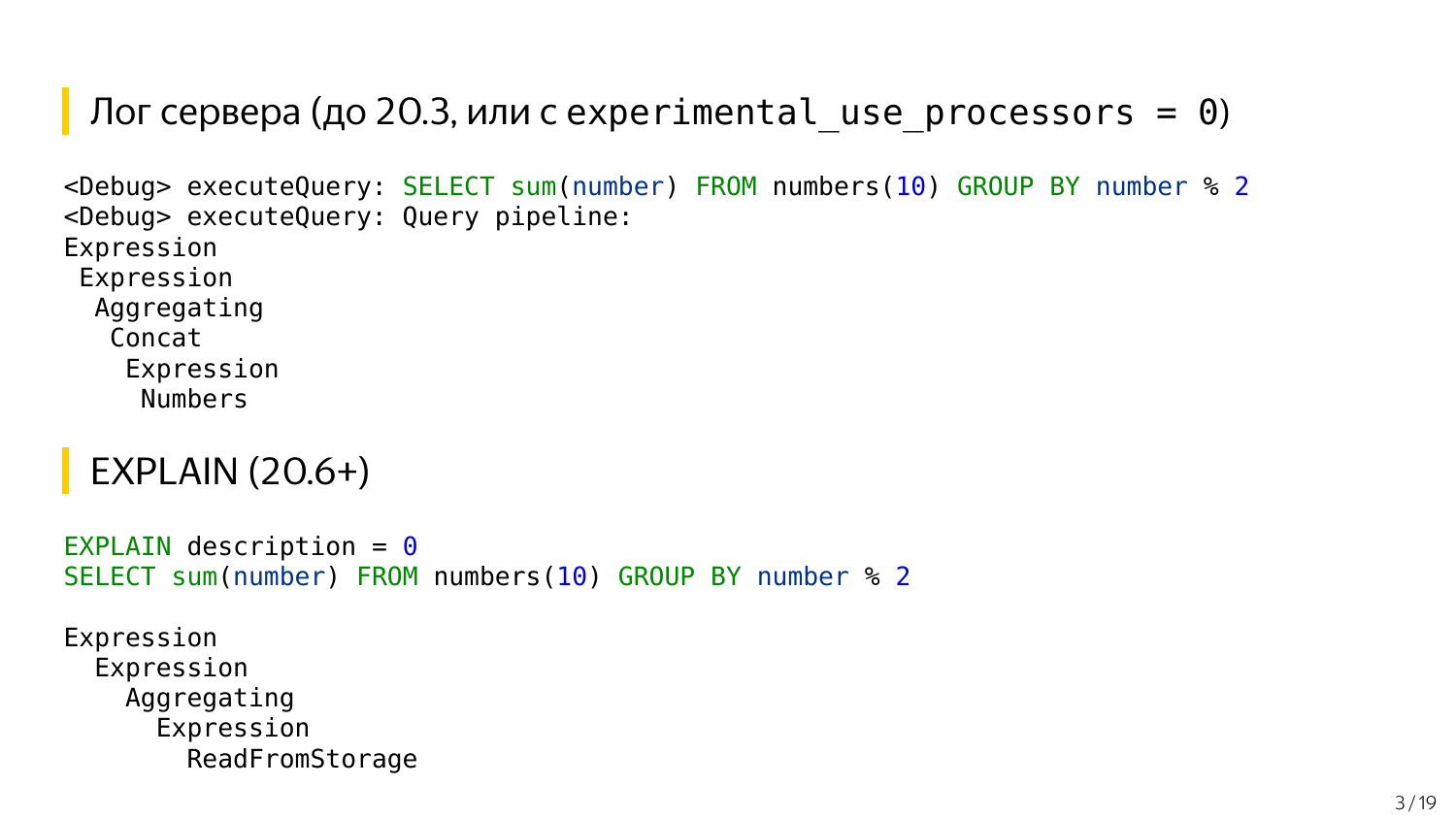## Варианты EXPLAIN

```
EXPLAIN AST
         SYNTAX
         PLAN header = \theta,
               description = 1,actions = 0,
               optimize =
1
         PIPELINE header = \theta,
                   graph = 0,
                   compact = 1SELECT ...
```
AST - абстрактное синтаксическое дерево SYNTAX - текст запроса после оптимизаций AST PLAN - план выполнения запроса PIPELINE - конвейер выполнения запроса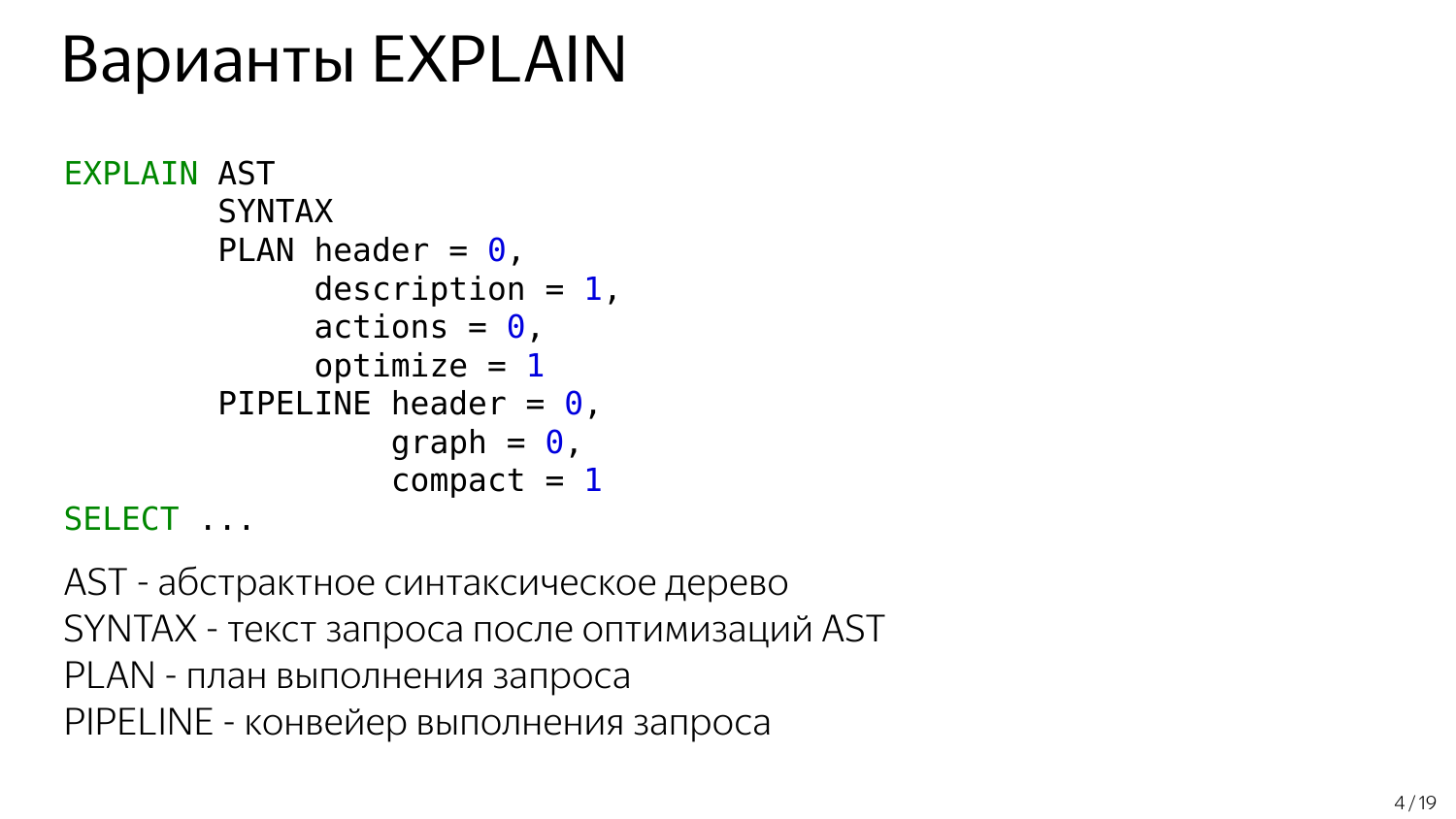## AST запроса

```
EXPLAIN AST
SELECT
1
,
2
+
3
```

```
SelectWithUnionQuery (children
1
)
 ExpressionList (children
1
)
  SelectQuery (children
1
)
   ExpressionList (children
2
)
   Literal UInt64_1
    Function plus (children
1
)
     ExpressionList (children
2
)
     Literal UInt64_2
     Literal UInt64_3
```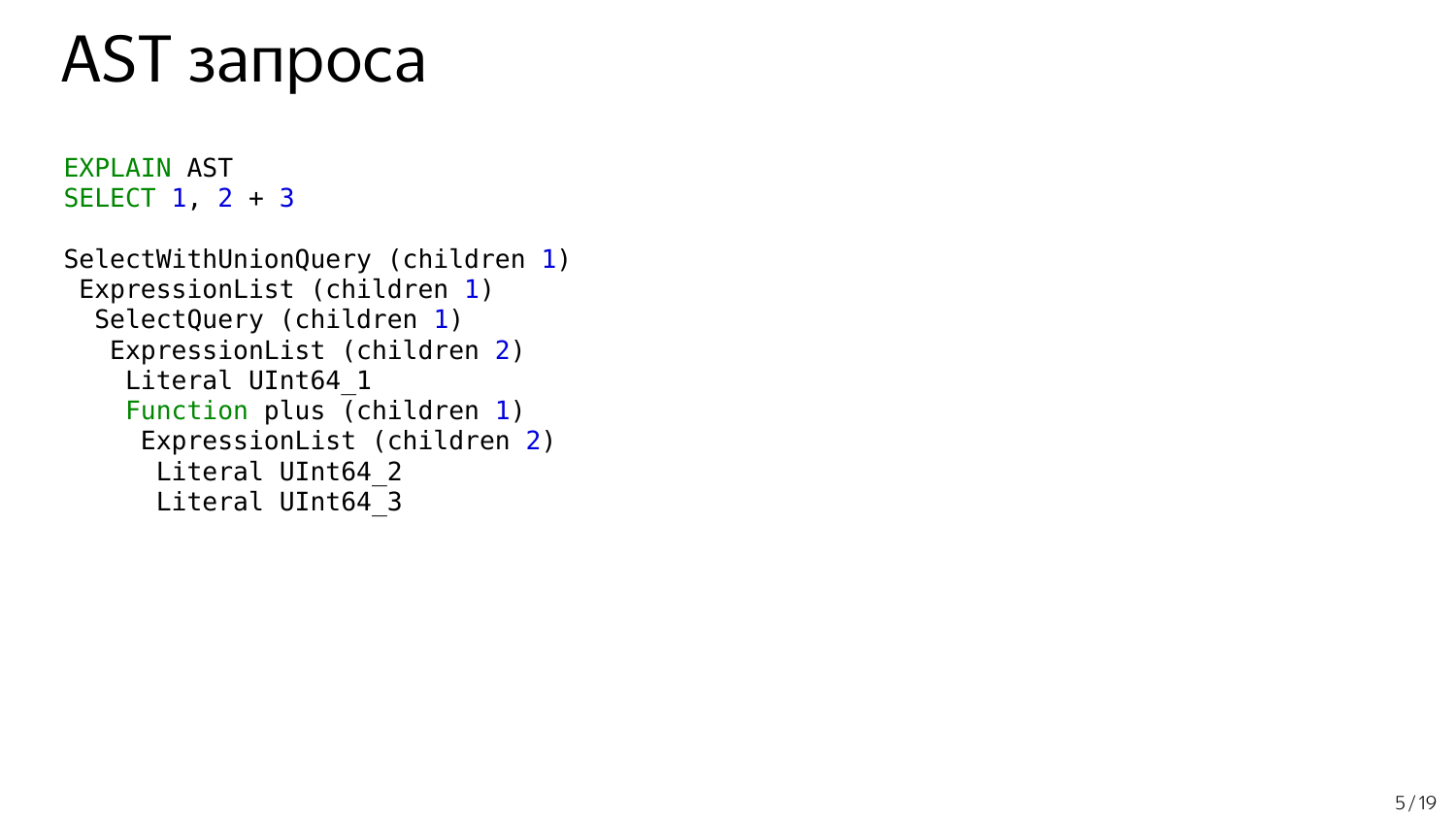## Синтаксис запроса

```
EXPLATN SYNTAX
SELECT * FROM system.numbers AS a, system.numbers AS b, system.numbers AS c
SELECT
    `−−a.number` AS `a.number`,
    `−−b.number` AS `b.number`,
    number AS `c.number`
FROM
(
   SELECT
        number AS `−−a.number`,
        b.number AS `−−b.number`
    FROM system.numbers AS a
    CROSS JOIN system.numbers AS b
) AS `−−.s`
CROSS JOIN system.numbers AS c
```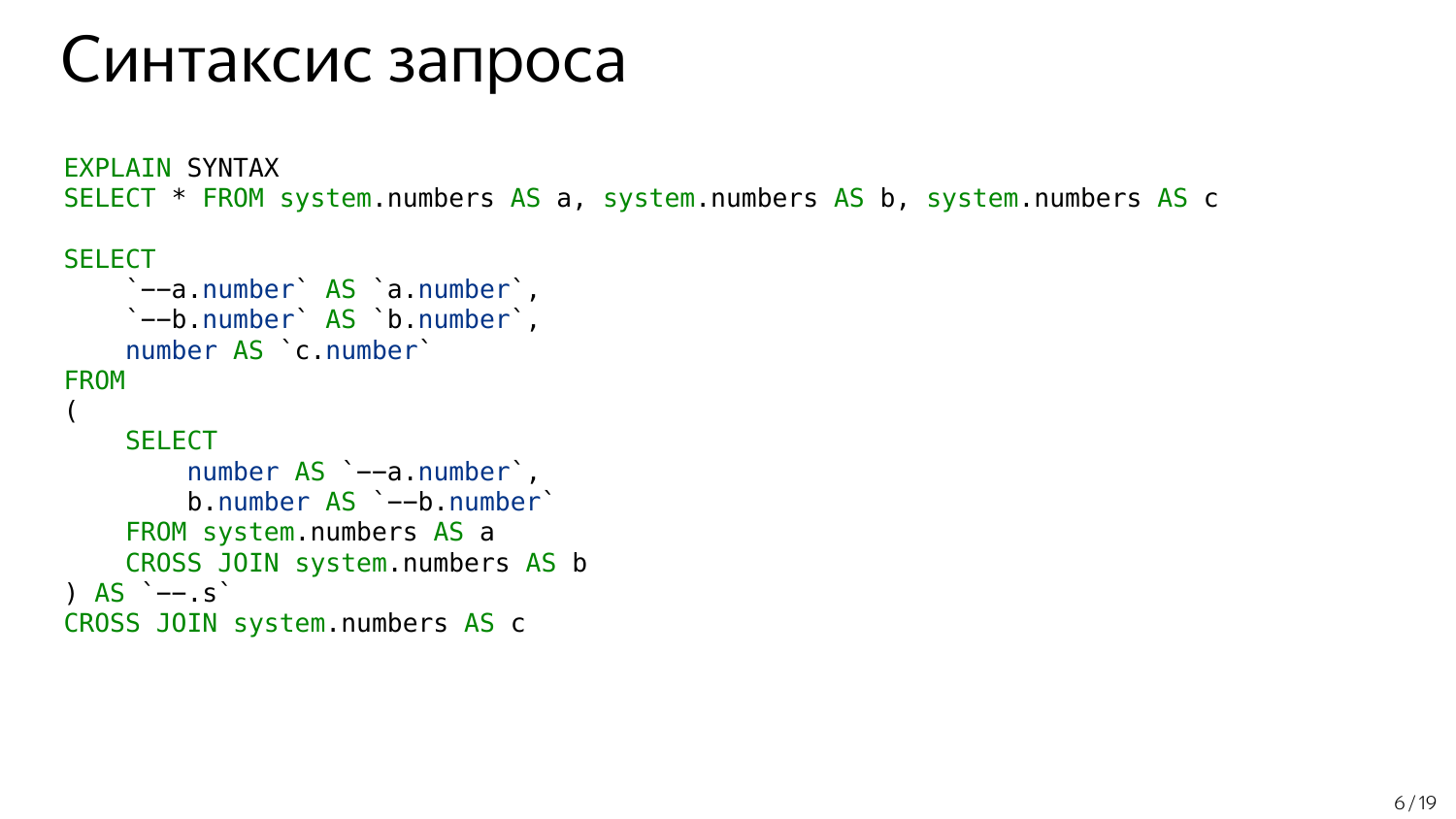#### План выполнения запроса

```
EXPLATN PLAN
SELECT sum(number) + 1 AS x
FROM numbers(10)
GROUP BY number % 2
Expression (Projection)
 Expression (Before ORDER BY and SELECT)
    Aggregating
      Expression (Before GROUP BY)
        ReadFromStorage (Read from SystemNumbers)
```
- › Нет оценки стоимости выполнения
- › TODO: EXPLAIN ANALYZE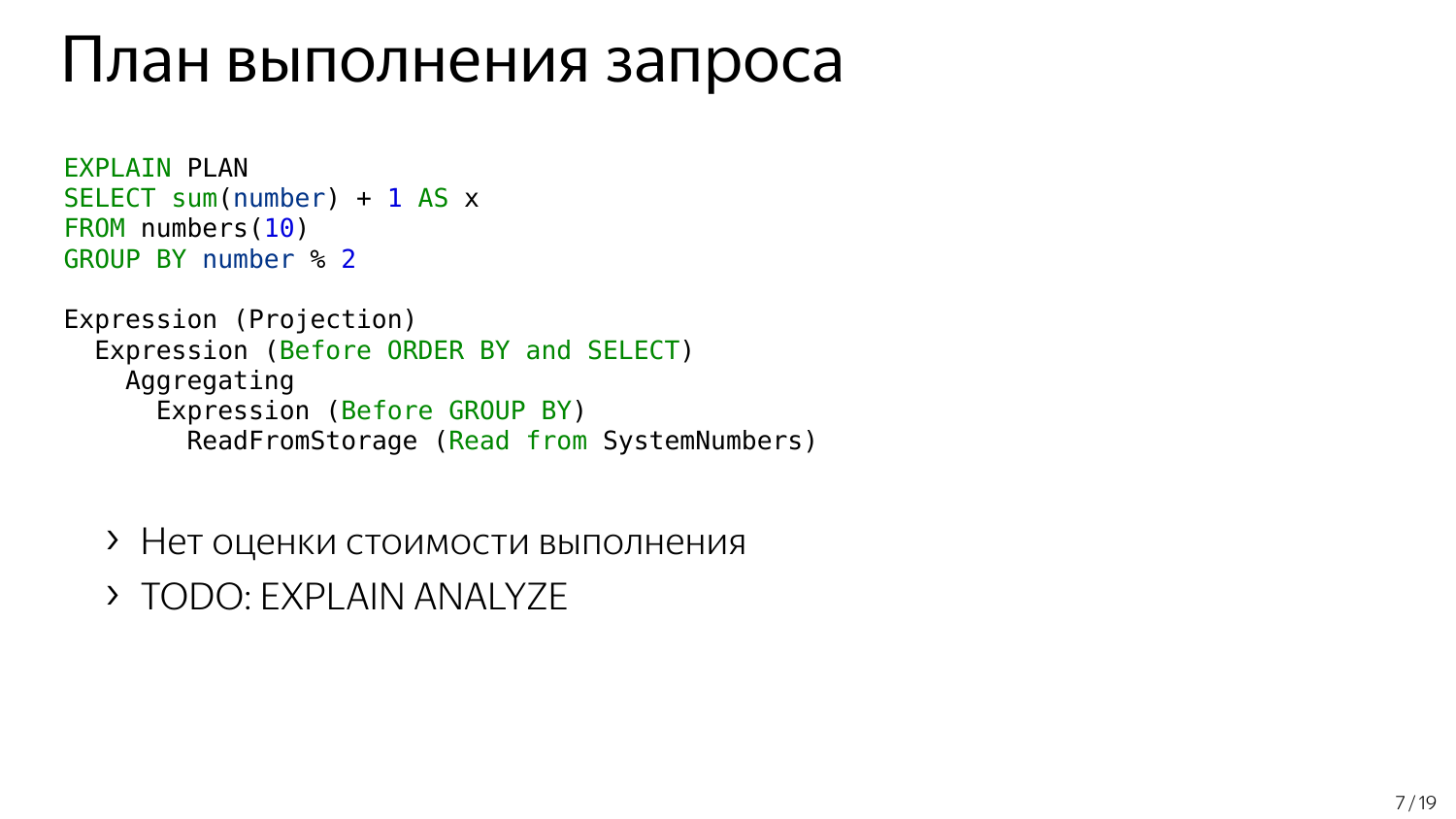#### План выполнения запроса

```
EXPLAN header = 1SELECT sum
(number) +
1 AS
x
FROM numbers(10
)
GROUP BY number
%
2
Expression (Projection)
Header: x UInt64
  Expression (Before ORDER BY and SELECT
)
  Header: modulo(number
,
2) UInt8
          plus(sum
(number),
1) UInt64
   Aggregating
    Header: modulo(number
,
2) UInt8
            sum
(number) UInt64
      Expression (Before GROUP BY
)
      Header: number UInt64
              modulo(number
,
2) UInt8
        ReadFromStorage (Read from SystemNumbers)
        Header: number UInt64
```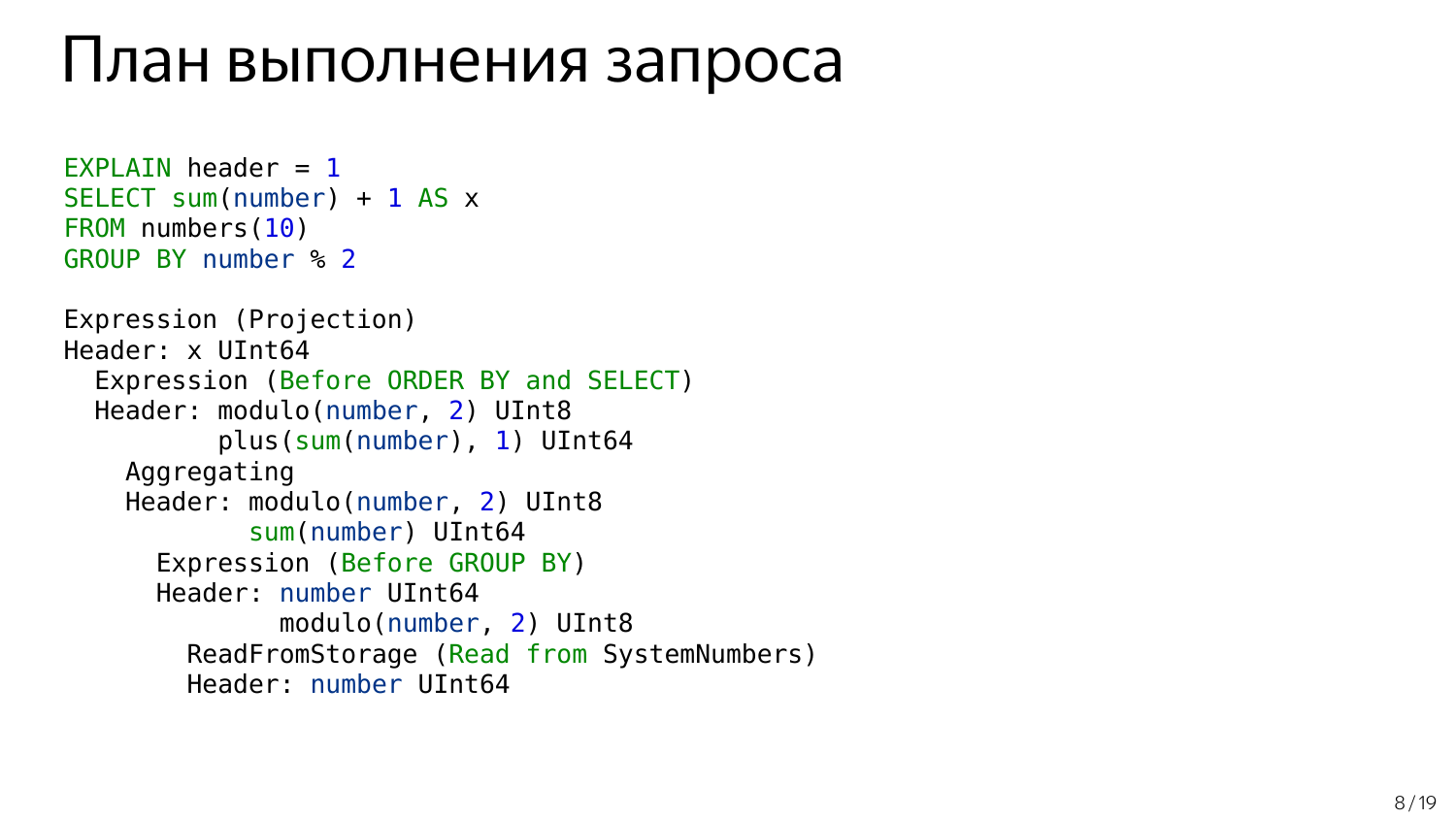#### План выполнения запроса

```
EXPI ATN actions = 1SELECT sum(number) + 1 AS x FROM numbers(10) GROUP BY number % 2
Expression (Projection)
Actions: PROJECT plus(sum(number), 1) AS x
 Expression (Before ORDER BY and SELECT)
 Actions: ADD 1 UInt8 Const(UInt8)
          FUNCTION plus(sum(number), 1) UInt64 = plus(sum(number), 1)
          REMOVE sum(number)
          REMOVE 1
   Aggregating
   Keys: modulo(number, 2)
   Aggregates:
       sum(number)
         Function: sum(UInt64) → UInt64
         Arguments: number
         Argument positions: 0
     Expression (Before GROUP BY)
     Actions: ADD 2 UInt8 Const(UInt8)
              FUNCTION modulo(number, 2) UInt8 = modulo(number, 2)
              REMOVE 2
       ReadFromStorage (Read from SystemNumbers) \frac{9}{19}
```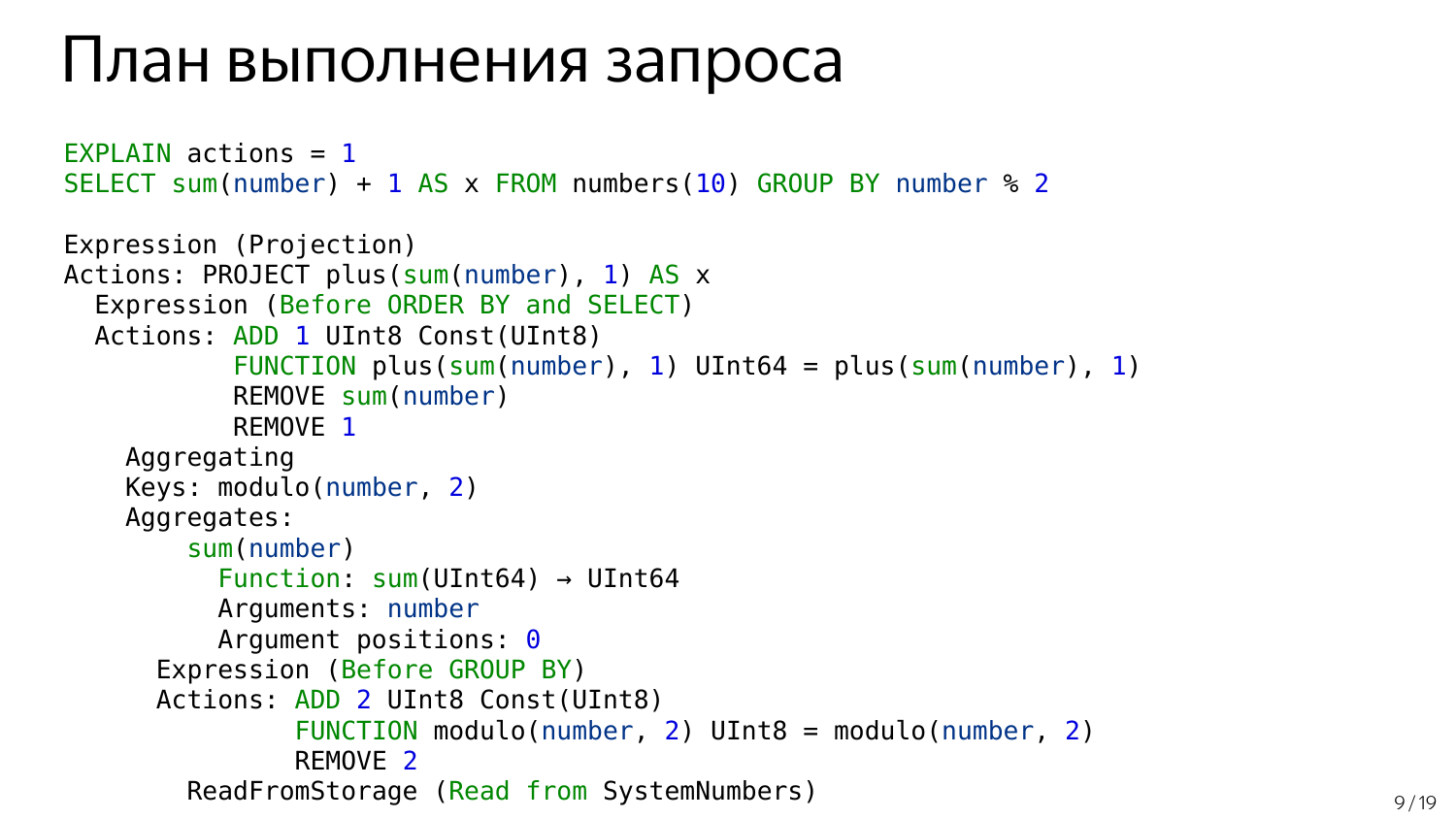## Конвейер выполнения запроса

```
EXPLAIN PIPELINE
SELECT sum(x + 1) as y FROM (SELECT number + 2 AS x FROM system.numbers mt LIMIT 100000)
(Expression)
ExpressionTransform
  (Expression)
  ExpressionTransform
    (Aggregating)
    Resize 32 \rightarrow 1AggregatingTransform × 32
        StrictResize 32 → 32
           (Expression)
          ExpressionTransform × 32
             (Expression)
            ExpressionTransform × 32
               (Expression)
              ExpressionTransform × 32
                 (Limit)
                 Limit 32 \rightarrow 32(ReadFromStorage)
                     NumbersMt × 32
```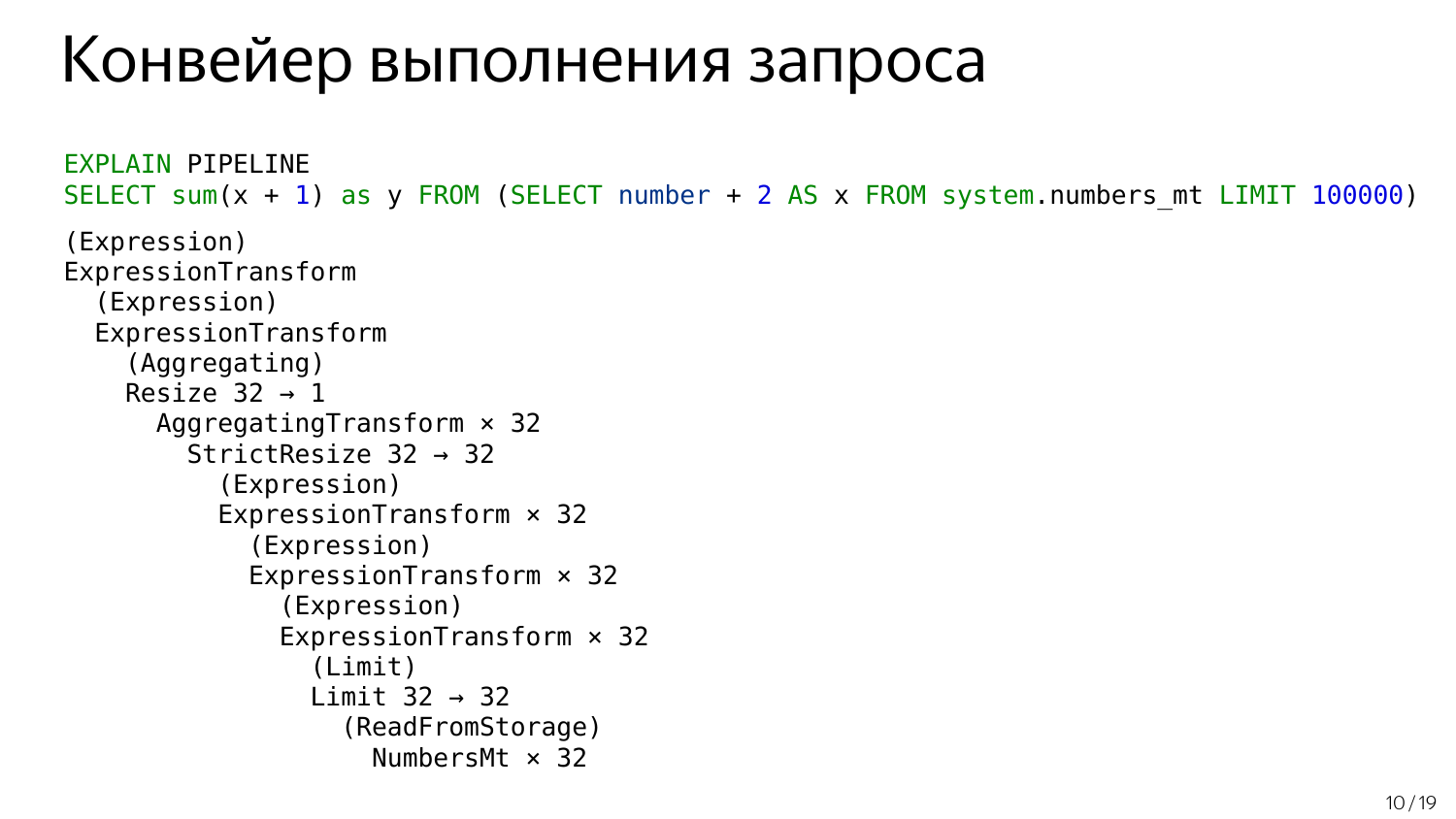## Конвейер выполнения запроса

```
EXPLAIN PIPELINE graph = 1SELECT sum(number) AS x
FROM numbers_mt(1000000)
GROUP BY number % 2
FORMAT TSV
```
digraph { ...

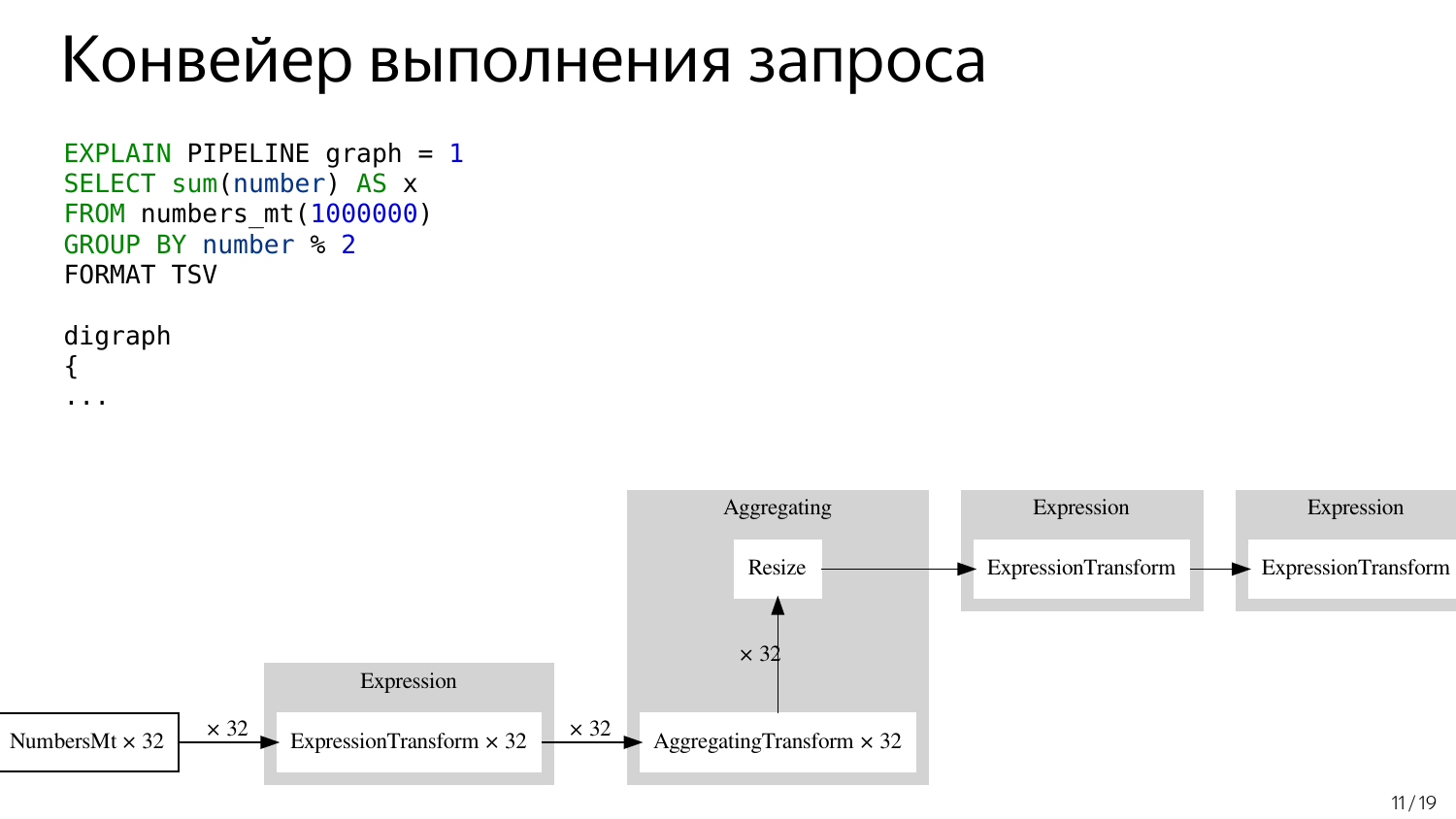## Конвейер выполнения запроса

```
EXPLAIN PIPELINE graph = 1, compact = \thetaSELECT sum(number) AS x
FROM numbers_mt(1000000)
GROUP BY number % 2
FORMAT TSV
SETTINGS max threads = 2
```

```
digraph
{
```
...

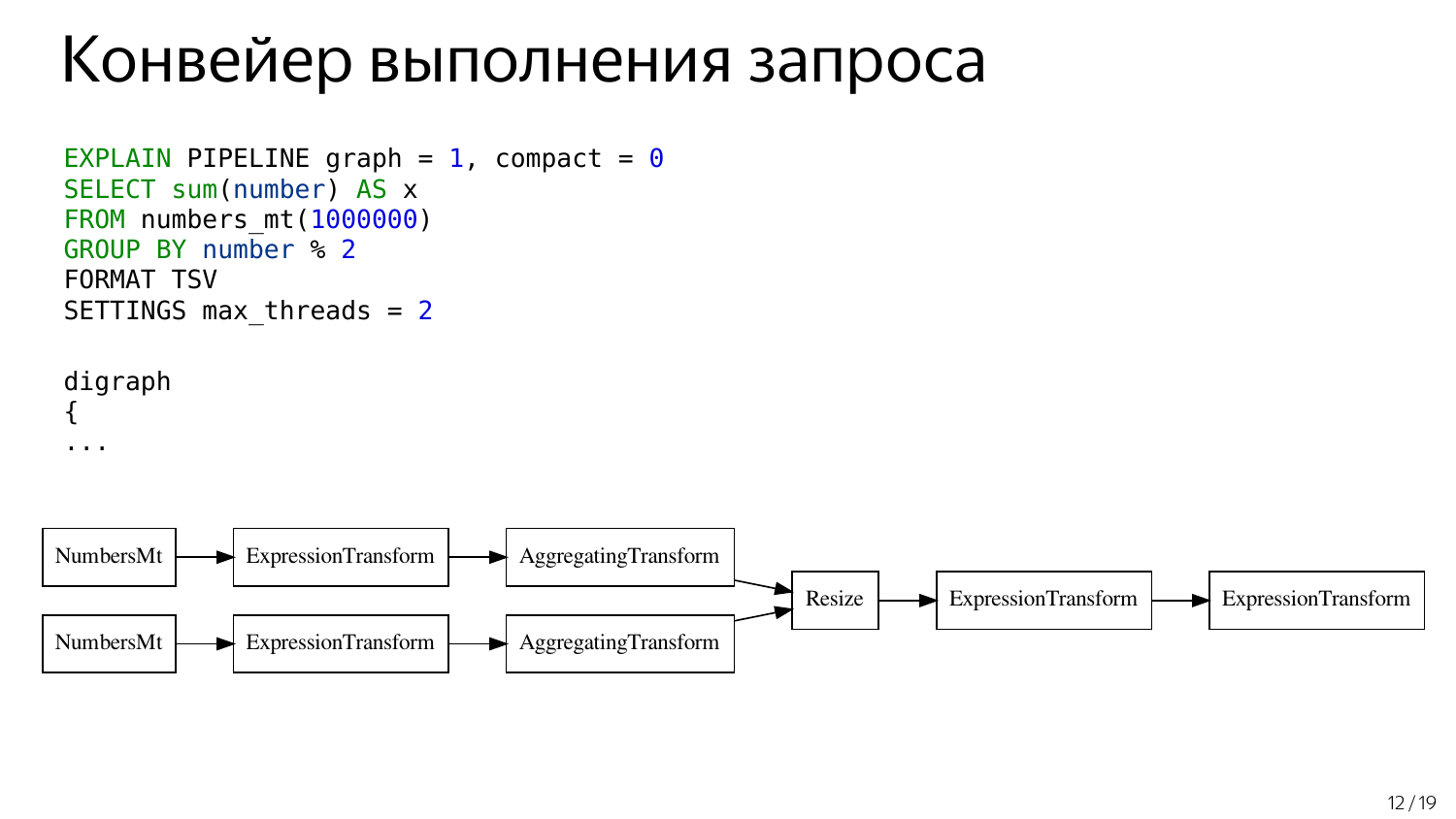#### Пример анализа запроса

CREATE TABLE events (t DateTime, value UInt64) ENGINE = MergeTree ORDER BY t;

```
INSERT INTO events SELECT
   toDate('2000-01-01') + toIntervalSecond(number * 30), number
FROM numbers(100000000);
```
Последние 10 событий

```
SELECT toStartOfMinute(t) AS m, value FROM events ORDER BY m DESC LIMIT 10
2095-01-24 05:19:00 99999999
...
10 rows in set. Elapsed: 0.015 sec. Processed 901.38 thousand rows, 10.82 MB
SELECT toStartOfMinute(t, 'UTC') AS m, value FROM events ORDER BY m DESC LIMIT 10
2095-01-24 02:19:00 99999999
...
```
10 rows in set. Elapsed: 0.188 sec. Processed 100.00 million rows, 1.20 GB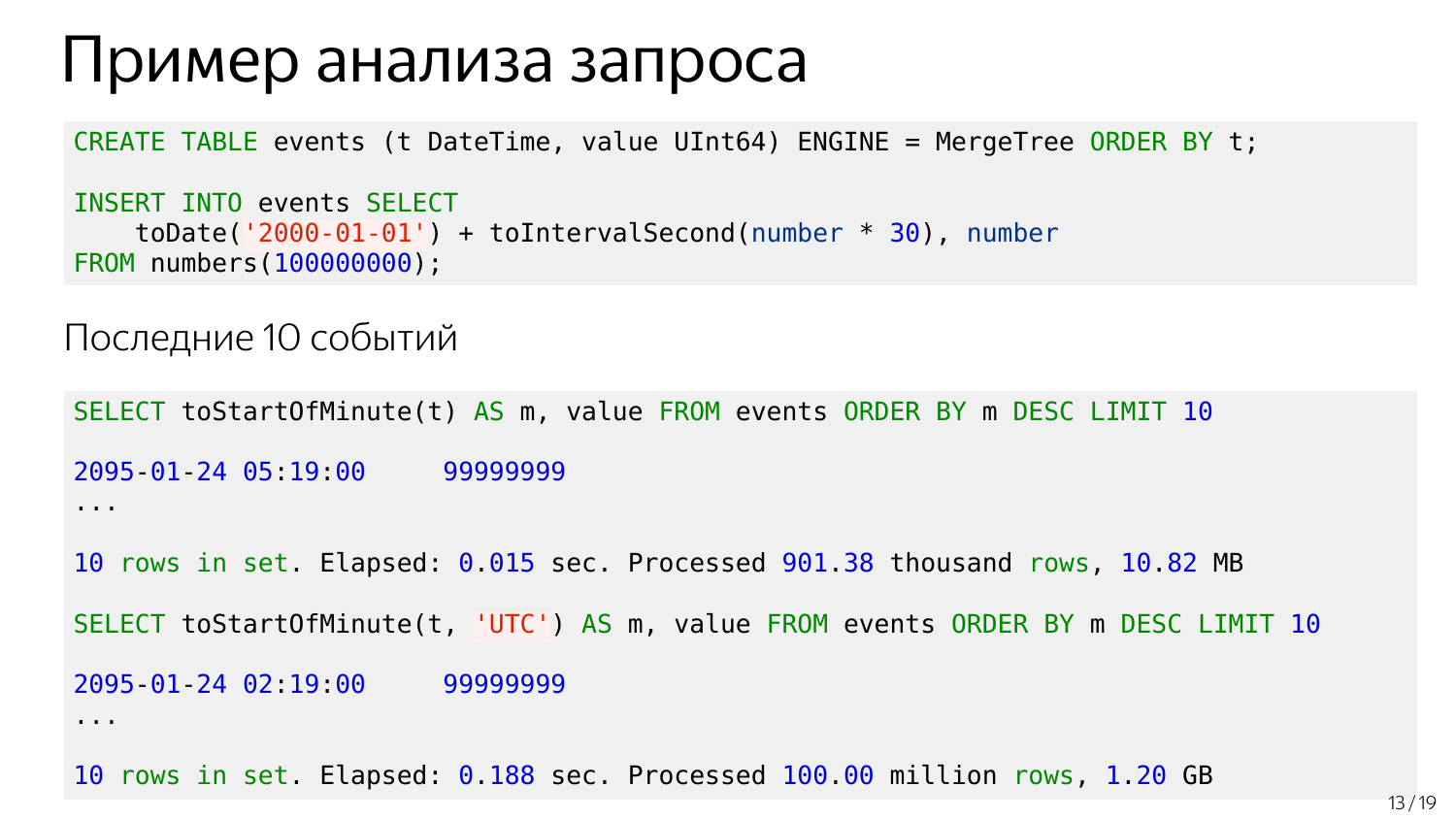### Пример анализа запроса

```
EXPLATN
SELECT toStartOfMinute(t) AS m, value FROM events ORDER BY m DESC LIMIT 10
Expression (Projection)
  Limit (preliminary LIMIT)
    FinishSorting
      Expression (Before ORDER BY and SELECT)
       ReadFromStorage (Read from MergeTree)
```

```
FXPLATN
SELECT toStartOfMinute(t, 'UTC') AS m, value FROM events ORDER BY m DESC LIMIT 10
Expression (Projection)
  Limit (preliminary LIMIT)
   MergingSorted (Merge sorted streams for ORDER BY)
      MergeSorting (Merge sorted blocks for ORDER BY)
        PartialSorting (Sort each block for ORDER BY)
          Expression (Before ORDER BY and SELECT)
            ReadFromStorage (Read from MergeTree)
```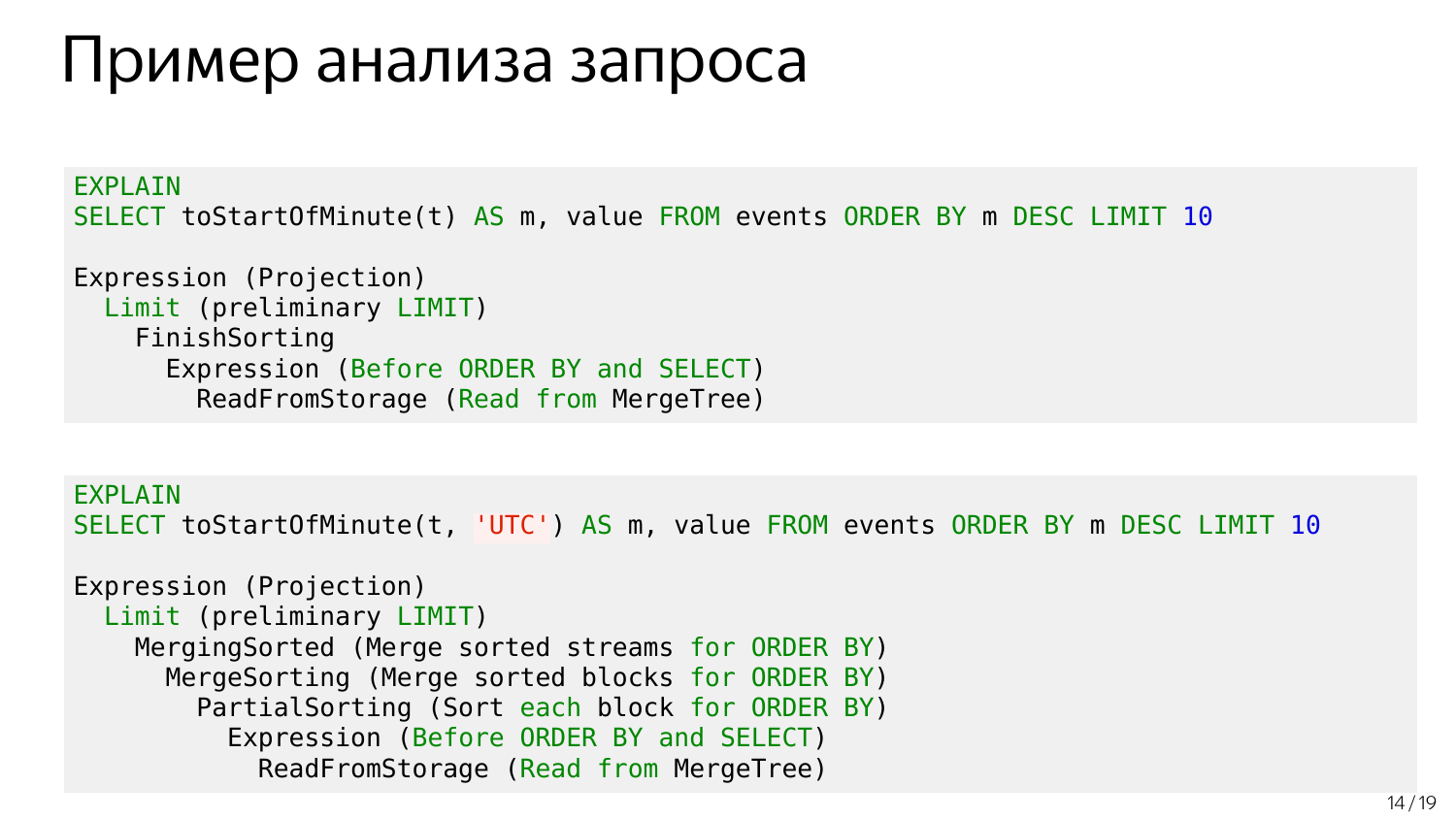## Пример анализа запроса

```
SELECT toStartOfMinute(t, 'UTC') AS m, value FROM events ORDER BY t DESC LIMIT 10
2095-01-24 02:19:00 99999999
...
10 rows in set. Elapsed: 0.013 sec. Processed 901.38 thousand rows, 10.82 MB
```

```
FXPLATN
SELECT toStartOfMinute(t, 'UTC') AS m, value FROM events ORDER BY t DESC LIMIT 10
Expression (Projection)
  Limit (preliminary LIMIT)
    FinishSorting
      Expression (Before ORDER BY and SELECT)
       ReadFromStorage (Read from MergeTree)
```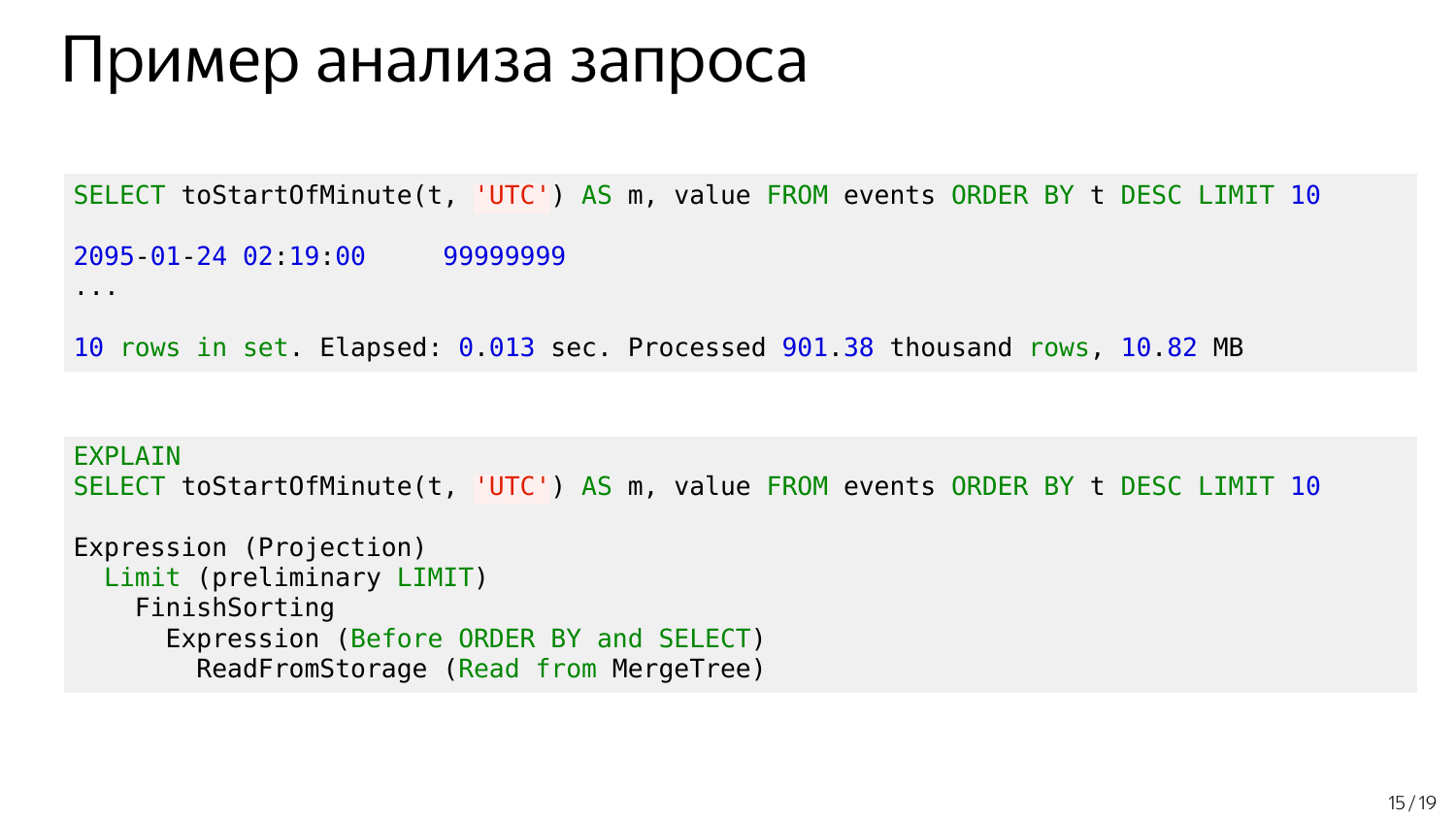## Оптимизации плана запроса

SELECT number + 1 FROM numbers(100000000) ORDER BY number DESC LIMIT 10

10 rows in set. Elapsed: 1.171 sec. Processed 100.03 million rows, 800.21 MB

```
SELECT number + 1 FROM (
   SELECT number FROM numbers(100000000) ORDER BY number DESC
) LIMIT 10
10 rows in set. Elapsed: 1.132 sec. Processed 100.03 million rows, 800.21 MB
```

```
CREATE VIEW numbers_100m_desc AS
SELECT number FROM numbers(100000000) ORDER BY number DESC
SELECT number + 1 FROM numbers 100m desc LIMIT 10
10 rows in set. Elapsed: 5.961 sec. Processed 100.03 million rows, 800.21 MB
```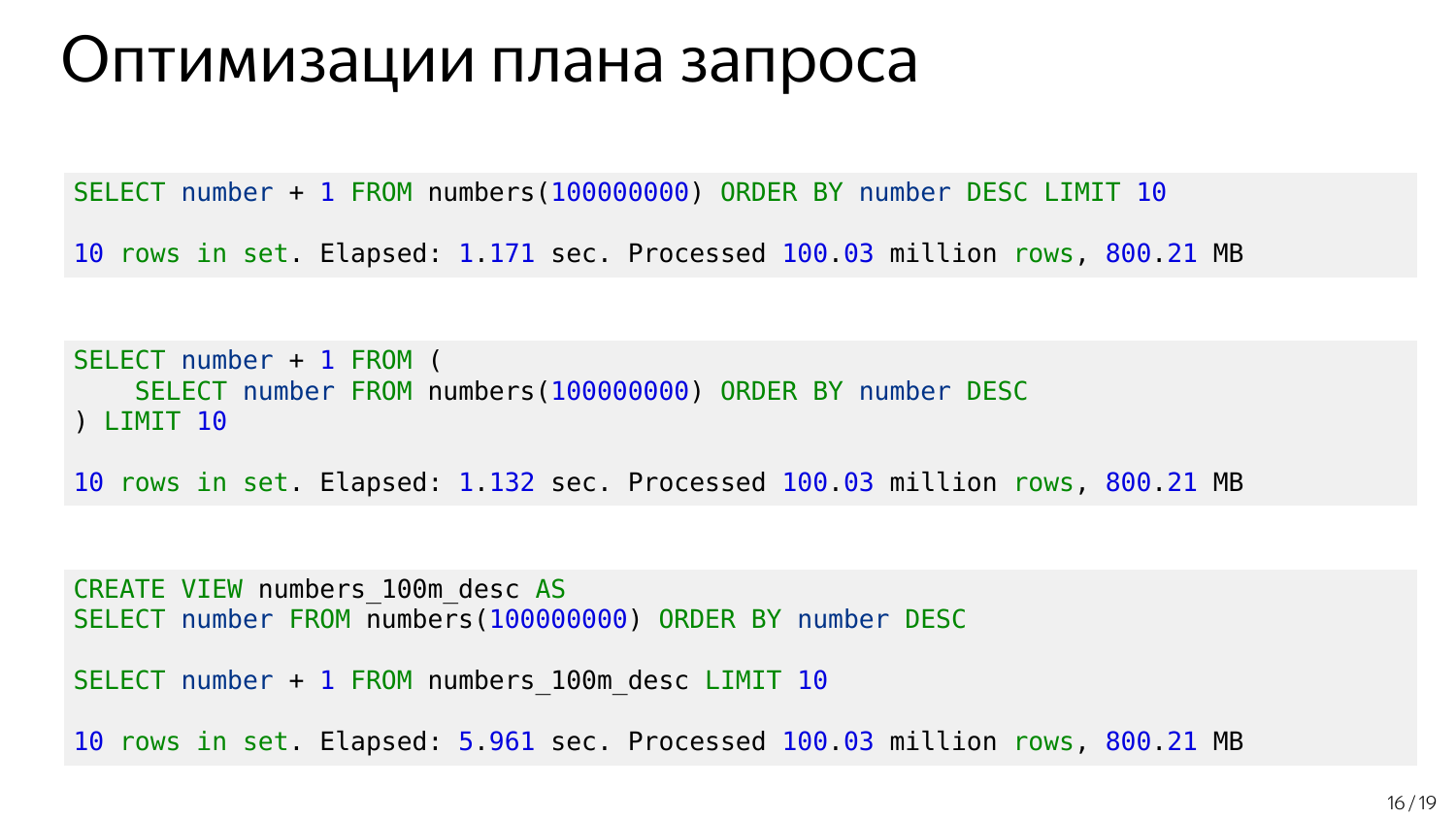## Оптимизации плана запроса

```
SELECT number + 1 FROM (
   SELECT number FROM numbers(100000000) ORDER BY number DESC
) LIMIT 10
```

```
EXPLAIN actions = 1, optimize = \theta
```

```
Expression (Projection)
Actions: PROJECT plus(number, 1)
 Limit (preliminary LIMIT)
 Limit 10
 Offset 0
    Expression (Before ORDER BY and SELECT)
   Actions: ADD 1 UInt8 Const(UInt8)
             FUNCTION plus(number, 1)
             REMOVE number
             REMOVE 1
     Expression (Projection)
     Actions: PROJECT number
        MergingSorted (Merge sorted streams for ORDER BY)
        Sort description: number DESC
```

```
MergeSorting (Merge sorted blocks for ORDER BY)
Sort description: number DESC
```

```
PartialSorting (Sort each block for ORDER BY)
Sort description: number DESC
```

```
Expression (Before ORDER BY and SELECT)
  ReadFromStorage (Read from SystemNumbers)
```

```
EXPLAIN actions = 1, optimize = 1
```

```
Expression (Projection)
Actions: PROJECT plus(number, 1)
  Expression (Before ORDER BY and SELECT)
  Actions: ADD 1 UInt8 Const(UInt8)
           FUNCTION plus(number, 1) UInt64
           REMOVE number
           REMOVE 1
    Expression (Projection)
    Actions: PROJECT number
      Limit (preliminary LIMIT)
     Limit 10
     Offset 0
        MergingSorted (Merge sorted streams for ORDER BY)
        Sort description: number DESC
        Limit 10
          MergeSorting (Merge sorted blocks for ORDER BY)
         Sort description: number DESC
         Limit 10
            PartialSorting (Sort each block for ORDER BY)
            Sort description: number DESC
            Limit 10
              Expression (Before ORDER BY and SELECT)
                ReadFromStorage (Read from SystemNumbers)
```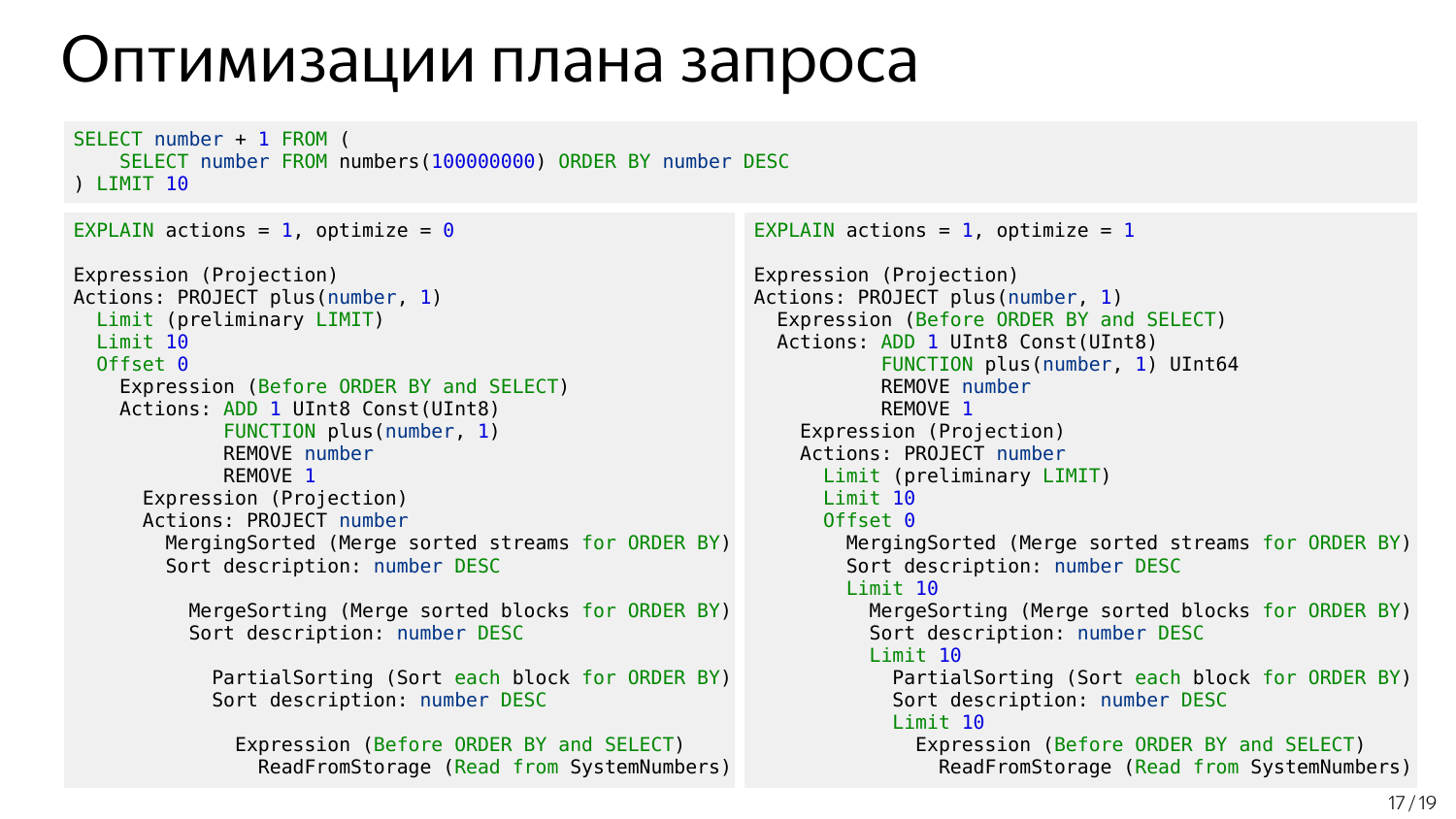## Оптимизации плана запроса

LIMIT push down

- › Для подзапросов с версии 20.7
- › Для VIEW на стадии ревью

В очереди

- › Predicate push down
- › GROUP BY push down
- › ORDER BY lift up